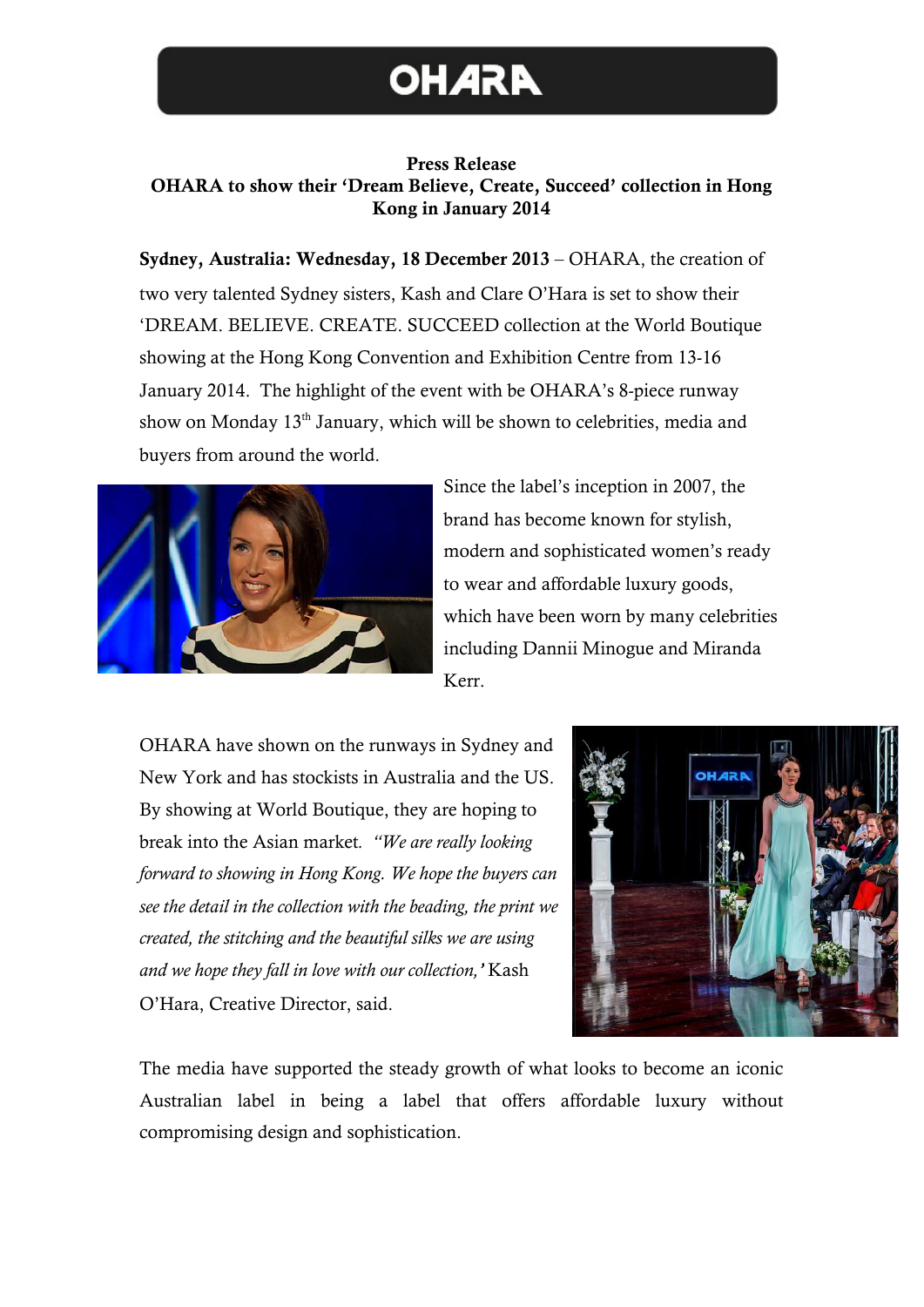OHARA have been written about and published in Grazia, Shop til you Drop, Cleo, The Australian Women's Weekly, The Sun Herald, The Sydney Morning Herald, The Wentworth Courier, In Style, seen on The Today Show, The Morning Show, Australia's Got Talent, in numerous blogs and on display at the American & Australian red carpet events. They hope that this will continue after showing in Hong Kong.

The 'DREAM. BELIEVE. CREATE. SUCCEED.' Collection, which OHARA are showing in Hong Kong, was inspired by the modern, stylish Sydney woman and her colourful harbour city on a summer's day. 'DREAM. BELIEVE. CREATE. SUCCEED.' is a collection about her ambition to succeed and how she enjoys living and socialising in such a vibrant metropolitan.

'DREAM. BELIEVE. CREATE. SUCCEED.' will take stylish women from casual cool to evening elegance with OHARA's use of luxurious silks and cottons in flattering cuts. OHARA have created a true ready to wear collection.

The beautiful colour palette of blues and mint green, was inspired by Sydney Harbour and the classic OHARA black and white was inspired by the Sydney Opera House and the Harbour Bridge. The OHARA signature print seen in the